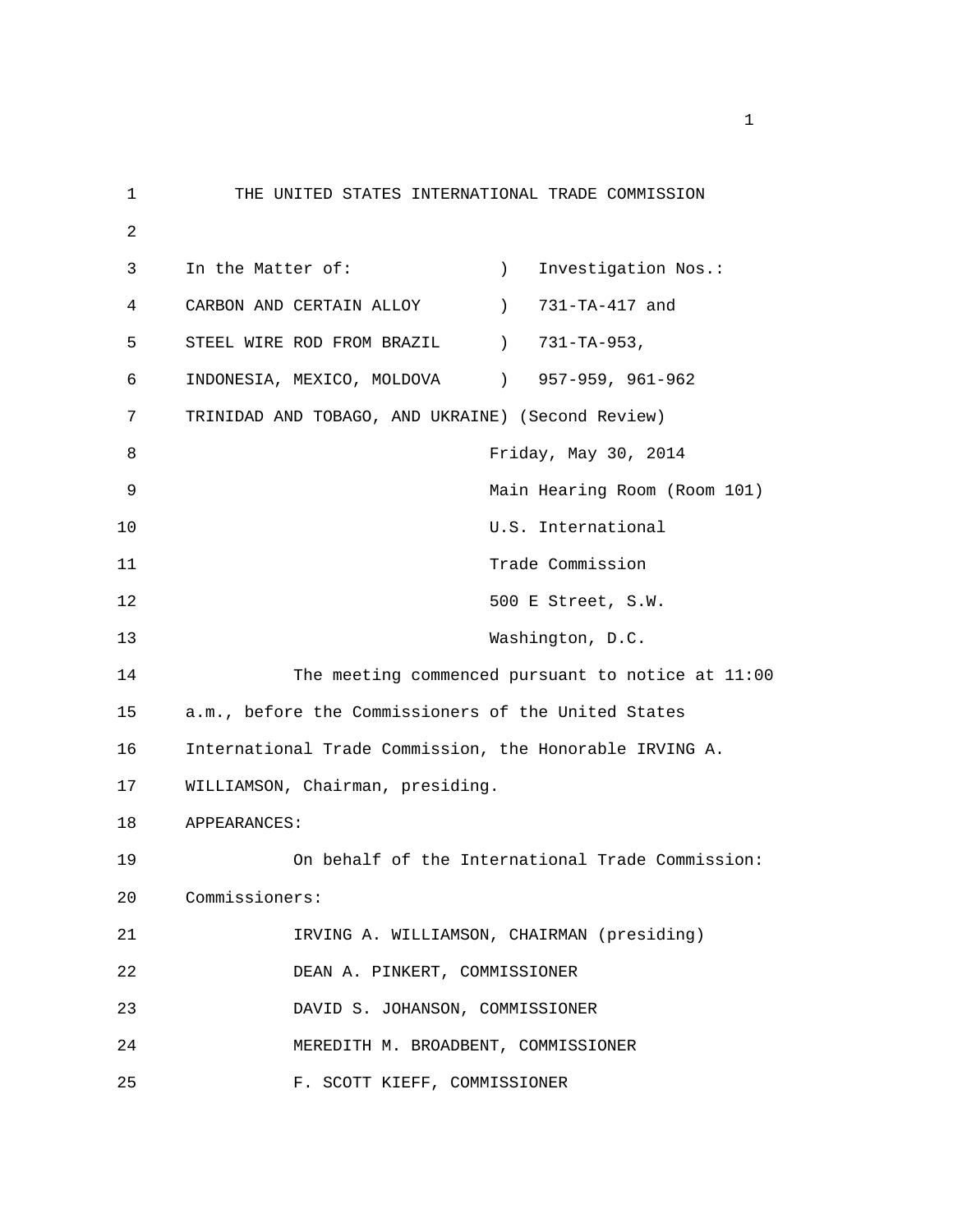| $\mathbf{1}$   |        | APPEARANCES (Continued)                     |
|----------------|--------|---------------------------------------------|
| 2              |        | RHONDA K. SCHMIDTLEIN, COMMISSIONER         |
| $\mathsf{3}$   |        |                                             |
| $\overline{4}$ |        | WILLIAM R. BISHOP, SUPERVISORY HEARINGS AND |
| 5              |        | INFORMATION OFFICER                         |
| 6              |        | SHARON BELLAMY, PROGRAM SUPPORT SPECIALIST  |
| 7              |        |                                             |
| 8              | Staff: |                                             |
| 9              |        | MARY MESSER, INVESTIGATOR                   |
| 10             |        | KARL TSUJI, INTERNATIONAL TRADE ANALYST     |
| 11             |        | DAVID BOYLAND, ACCOUNTANT/AUDITOR           |
| 12             |        | DAVID FISHBERG, ATTORNEY-ADVISOR            |
| 13             |        | DOUGLAS CORKRAN, SUPERVISORY INVESTIGATOR   |
| 14             |        | COURTNEY MCNAMARA, ATTORNEY-ADVISOR         |
| 15             |        |                                             |
| 16             |        |                                             |
| 17             |        |                                             |
| 18             |        |                                             |
| 19             |        |                                             |
| 20             |        |                                             |
| 21             |        |                                             |
| 22             |        |                                             |
| 23             |        |                                             |
| 24             |        |                                             |
| 25             |        |                                             |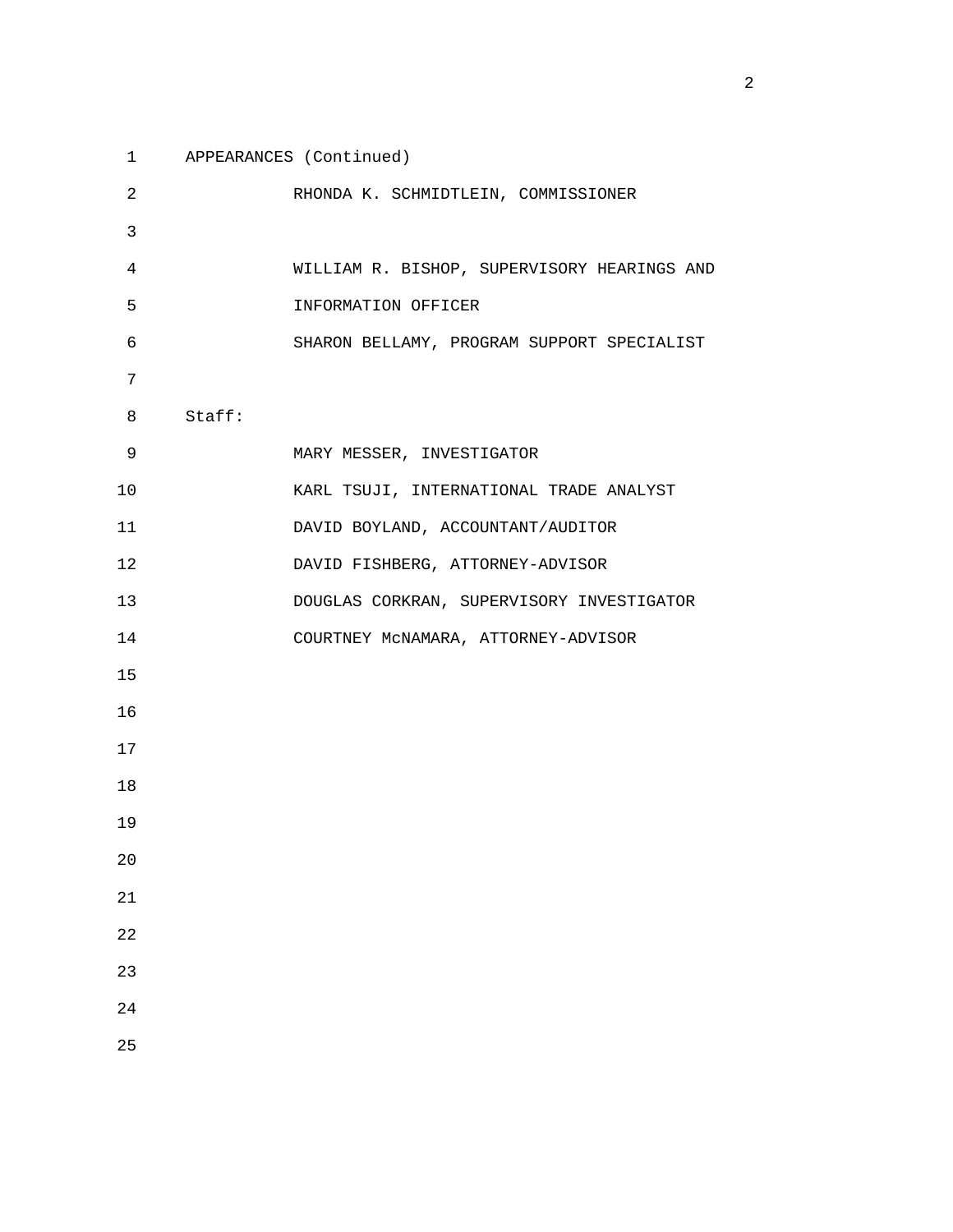| $\mathbf{1}$ | PROCEEDINGS                                                  |
|--------------|--------------------------------------------------------------|
| 2            | (11:00 A.M.)                                                 |
| 3            | CHAIRMAN WILLIAMSON: Good morning. This meeting              |
| 4            | of the U.S. International Trade Commission will now come to  |
| 5            | I understand that there are no agendas for future<br>order.  |
| 6            | meetings, minutes, ratification lists or outstanding action  |
| 7            | jackets to consider.                                         |
| 8            | Next we turn to the vote in Investigation Nos.               |
| 9            | 701-TA-417, and 731-TA-953, 957-959, and 961-962<br>(Second  |
| 10           | Review) Carbon and Certain Alloy Steel Wire Rod from Brazil, |
| 11           | Indonesia, Mexico, Moldova, Trinidad and Tobago and Ukraine. |
| 12           | Welcome to Mr. Corkran and the staff who                     |
| 13           | participated in these investigations.                        |
| 14           | Are there any questions for the staff?                       |
| 15           | (No response.)                                               |
| 16           | CHAIRMAN WILLIAMSON: Are there any additions or              |
| 17           | corrections to the staff report?                             |
| 18           | Douglas Corkran, Office of<br>MR. CORKRAN:                   |
| 19           | Investigations.<br>Thank you Mr. Chairman, staff proposes    |
| 20           | that the staff report be revised in accordance with          |
| 21           | Memorandum INV-MM-052 dated May 23, 2014. Staff has no       |
| 22           | further revisions.                                           |
| 23           | CHAIRMAN WILLIAMSON:<br>Thank you.<br>Is there any           |
| 24           | objection to the approval of the staff report as revised?    |
| 25           | (No response.)                                               |

<u>3</u>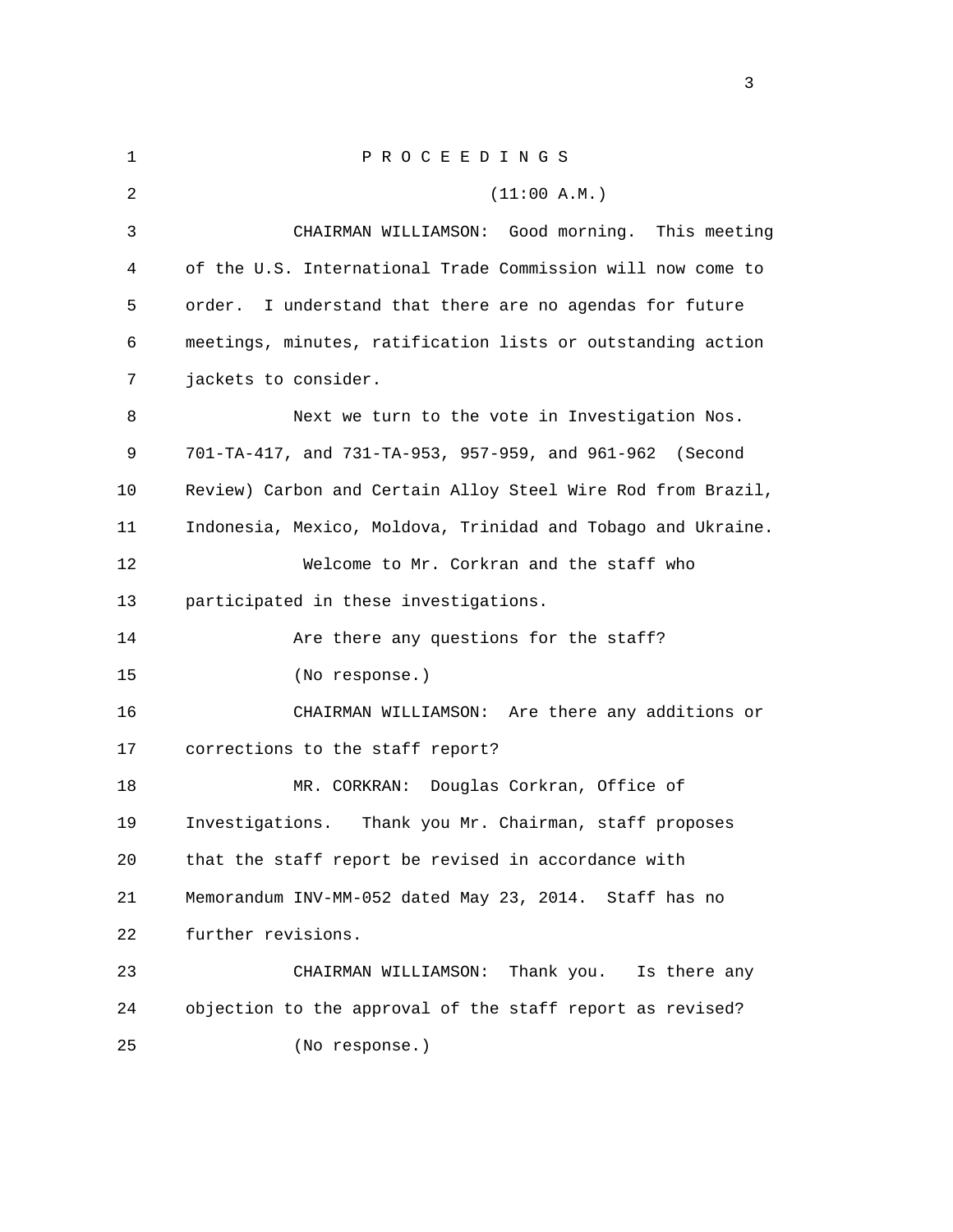1 CHAIRMAN WILLIAMSON: Hearing none, it is 2 approved. 3 Mr. Secretary, will you please call the roll? 4 MR. BISHOP: Commissioner Williamson? 5 COMMISSIONER WILLIAMSON: I vote in the 6 affirmative. 7 MR. BISHOP: Commissioner Kieff? 8 COMMISSIONER KIEFF: I vote to maintain the order 9 with respect to each of the countries except the Ukraine. 10 MR. BISHOP: Commissioner Pinkert? 11 COMMISSIONER PINKERT: I vote in the negative 12 with respect to Ukraine and in the affirmative with respect 13 to all other countries. 14 MR. BISHOP: Commissioner Johanson? 15 COMMISSIONER JOHANSON : I vote in the negative 16 with respect to Mexico and in the affirmative with respect 17 to Brazil, Indonesia, Moldova, Trinidad and Tobago, and 18 Ukraine. 19 MR. BISHOP: Commissioner Broadbent? 20 COMMISSIONER BROADBENT: I vote in the negative 21 with respect to Ukraine and in the affirmative with respect 22 to Mexico, Brazil, Indonesia, Moldova, and Trinidad and 23 Tobago. 24 MR. BISHOP: Commissioner Schmidtlein is not 25 participating. Mr. Chairman the Commission has reached an

4